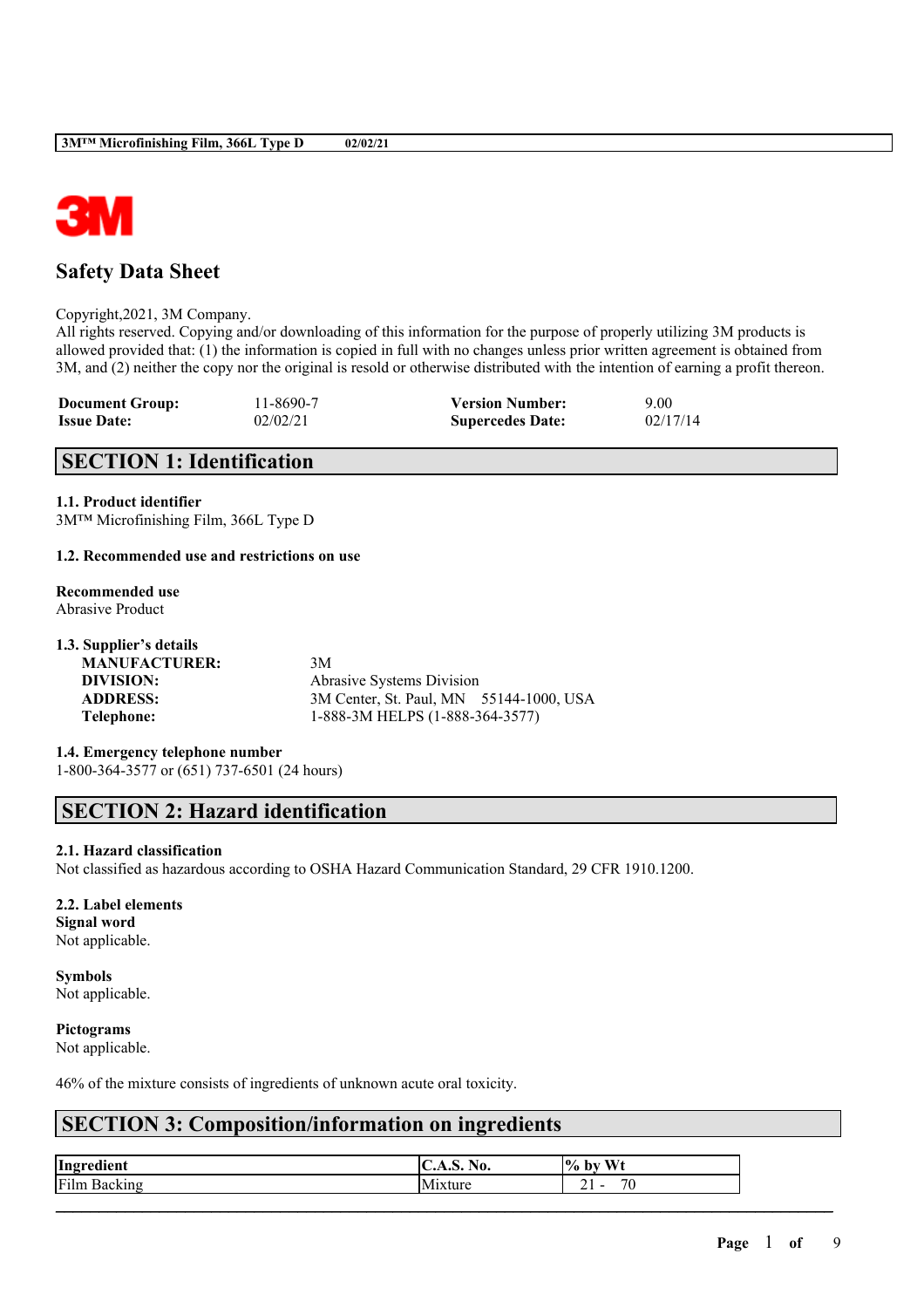| Cured Resin                          | Trade Secret*   | $10 - 50$                   |
|--------------------------------------|-----------------|-----------------------------|
| Aluminum Oxide Mineral (non-fibrous) | 1344-28-1       | $10 - 45$                   |
| <b>PSA</b>                           | Mixture         | < 11                        |
| Hookit <sup>™</sup> Backing          | Mixture         | < 10                        |
| Lubricant                            | $1557 - 05 - 1$ | $0.4 - 1.0$                 |
| Titanium Dioxide                     | 13463-67-7      | $\leq 1.0$ Trade Secret $*$ |

\*The specific chemical identity and/or exact percentage (concentration) of this composition has been withheld as a trade secret.

## **SECTION 4: First aid measures**

### **4.1. Description of first aid measures**

### **Inhalation:**

Remove person to fresh air. If you feel unwell, get medical attention.

### **Skin Contact:**

Wash with soap and water. If signs/symptoms develop, get medical attention.

### **Eye Contact:**

Flush with large amounts of water. Remove contact lenses if easy to do. Continue rinsing. If signs/symptoms persist, get medical attention.

#### **If Swallowed:**

No need for first aid is anticipated.

### **4.2. Most important symptoms and effects, both acute and delayed**

No critical symptoms or effects. See Section 11.1, information on toxicological effects.

# **4.3. Indication of any immediate medical attention and special treatment required**

Not applicable

## **SECTION 5: Fire-fighting measures**

### **5.1. Suitable extinguishing media**

In case of fire: Use a fire fighting agent suitable for ordinary combustible material such as water or foam to extinguish.

## **5.2. Special hazards arising from the substance or mixture**

None inherent in this product.

## **Hazardous Decomposition or By-Products**

**Substance Condition**

Carbon monoxide During Combustion Carbon dioxide During Combustion

### **5.3. Special protective actions for fire-fighters**

Wear full protective clothing, including helmet, self-contained, positive pressure or pressure demand breathing apparatus, bunker coat and pants, bands around arms, waist and legs, face mask, and protective covering for exposed areas of the head.

 $\mathcal{L}_\mathcal{L} = \mathcal{L}_\mathcal{L} = \mathcal{L}_\mathcal{L} = \mathcal{L}_\mathcal{L} = \mathcal{L}_\mathcal{L} = \mathcal{L}_\mathcal{L} = \mathcal{L}_\mathcal{L} = \mathcal{L}_\mathcal{L} = \mathcal{L}_\mathcal{L} = \mathcal{L}_\mathcal{L} = \mathcal{L}_\mathcal{L} = \mathcal{L}_\mathcal{L} = \mathcal{L}_\mathcal{L} = \mathcal{L}_\mathcal{L} = \mathcal{L}_\mathcal{L} = \mathcal{L}_\mathcal{L} = \mathcal{L}_\mathcal{L}$ 

## **SECTION 6: Accidental release measures**

## **6.1. Personal precautions, protective equipment and emergency procedures**

Observe precautions from other sections.

## **6.2. Environmental precautions**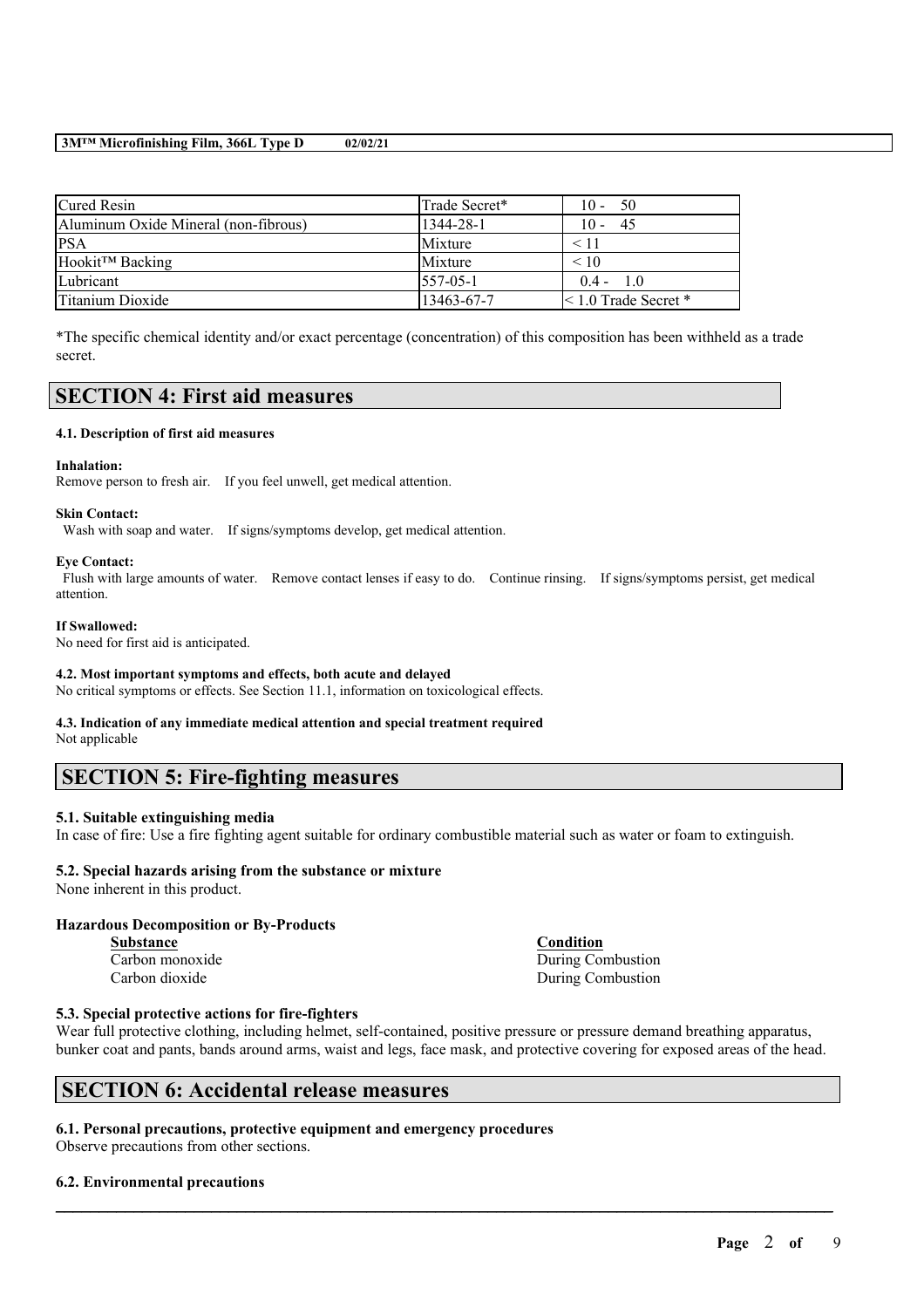Avoid release to the environment.

**6.3. Methods and material for containment and cleaning up** Not applicable.

## **SECTION 7: Handling and storage**

### **7.1. Precautions for safe handling**

Avoid breathing of dust created by sanding, grinding or machining. Damaged product can break apart during use and cause serious injury to face or eyes. Check product for damage such as cracks or nicks prior to use. Replace if damaged. Always wear eye and face protection when working at sanding or grinding operations or when near such operations. Combustible dust may form by action of this product on another material (substrate). Dust generated from the substrate during use of this product may be explosive if in sufficient concentration with an ignition source. Dust deposits should not be allowed to accumulate on surfaces because of the potential for secondary explosions.

### **7.2. Conditions for safe storage including any incompatibilities**

No special storage requirements.

## **SECTION 8: Exposure controls/personal protection**

### **8.1. Control parameters**

### **Occupational exposure limits**

If a component is disclosed in section 3 but does not appear in the table below, an occupational exposure limit is not available for the component.

| Ingredient                    | <b>C.A.S. No.</b> | Agency       | Limit type                    | <b>Additional Comments</b> |
|-------------------------------|-------------------|--------------|-------------------------------|----------------------------|
| Aluminum Oxide Mineral (non-  | 1344-28-1         | <b>OSHA</b>  | TWA(as total dust): $15$      |                            |
| fibrous)                      |                   |              | mg/m3;TWA(respirable          |                            |
|                               |                   |              | fraction): $5 \text{ mg/m}$ 3 |                            |
| Aluminum, insoluble compounds | 1344-28-1         | <b>ACGIH</b> | TWA(respirable fraction):1    | A4: Not class, as human    |
|                               |                   |              | mg/m3                         | carcin                     |
| Titanium Dioxide              | 13463-67-7        | <b>ACGIH</b> | $TWA:10$ mg/m $3$             | A4: Not class, as human    |
|                               |                   |              |                               | carcin                     |
| Titanium Dioxide              | 13463-67-7        | <b>OSHA</b>  | TWA(as total dust):15 mg/m3   |                            |
| Lubricant                     | $557 - 05 - 1$    | <b>OSHA</b>  | TWA(as total dust):15         |                            |
|                               |                   |              | mg/m3;TWA(respirable          |                            |
|                               |                   |              | fraction): $5 \text{ mg/m}$ 3 |                            |
| <b>STEARATES</b>              | $557 - 05 - 1$    | <b>ACGIH</b> | TWA(respirable fraction):3    | A4: Not class. as human    |
|                               |                   |              | mg/m3;TWA(inhalable           | carcin                     |
|                               |                   |              | fraction):10 mg/m3            |                            |

ACGIH : American Conference of Governmental Industrial Hygienists

AIHA : American Industrial Hygiene Association

CMRG : Chemical Manufacturer's Recommended Guidelines

OSHA : United States Department of Labor - Occupational Safety and Health Administration

TWA: Time-Weighted-Average

STEL: Short Term Exposure Limit

CEIL: Ceiling

### **8.2. Exposure controls**

### **8.2.1. Engineering controls**

Provide appropriate local exhaust ventilation for sanding, grinding or machining. Use general dilution ventilation and/or local exhaust ventilation to control airborne exposures to below relevant Exposure Limits and/or control

dust/fume/gas/mist/vapors/spray. If ventilation is not adequate, use respiratory protection equipment. Provide local exhaust at process emission sources to control exposure near the source and to prevent the escape of dust into the work area. Ensure that dust-handling systems (such as exhaust ducts, dust collectors, vessels, and processing equipment) are designed in a

 $\mathcal{L}_\mathcal{L} = \mathcal{L}_\mathcal{L} = \mathcal{L}_\mathcal{L} = \mathcal{L}_\mathcal{L} = \mathcal{L}_\mathcal{L} = \mathcal{L}_\mathcal{L} = \mathcal{L}_\mathcal{L} = \mathcal{L}_\mathcal{L} = \mathcal{L}_\mathcal{L} = \mathcal{L}_\mathcal{L} = \mathcal{L}_\mathcal{L} = \mathcal{L}_\mathcal{L} = \mathcal{L}_\mathcal{L} = \mathcal{L}_\mathcal{L} = \mathcal{L}_\mathcal{L} = \mathcal{L}_\mathcal{L} = \mathcal{L}_\mathcal{L}$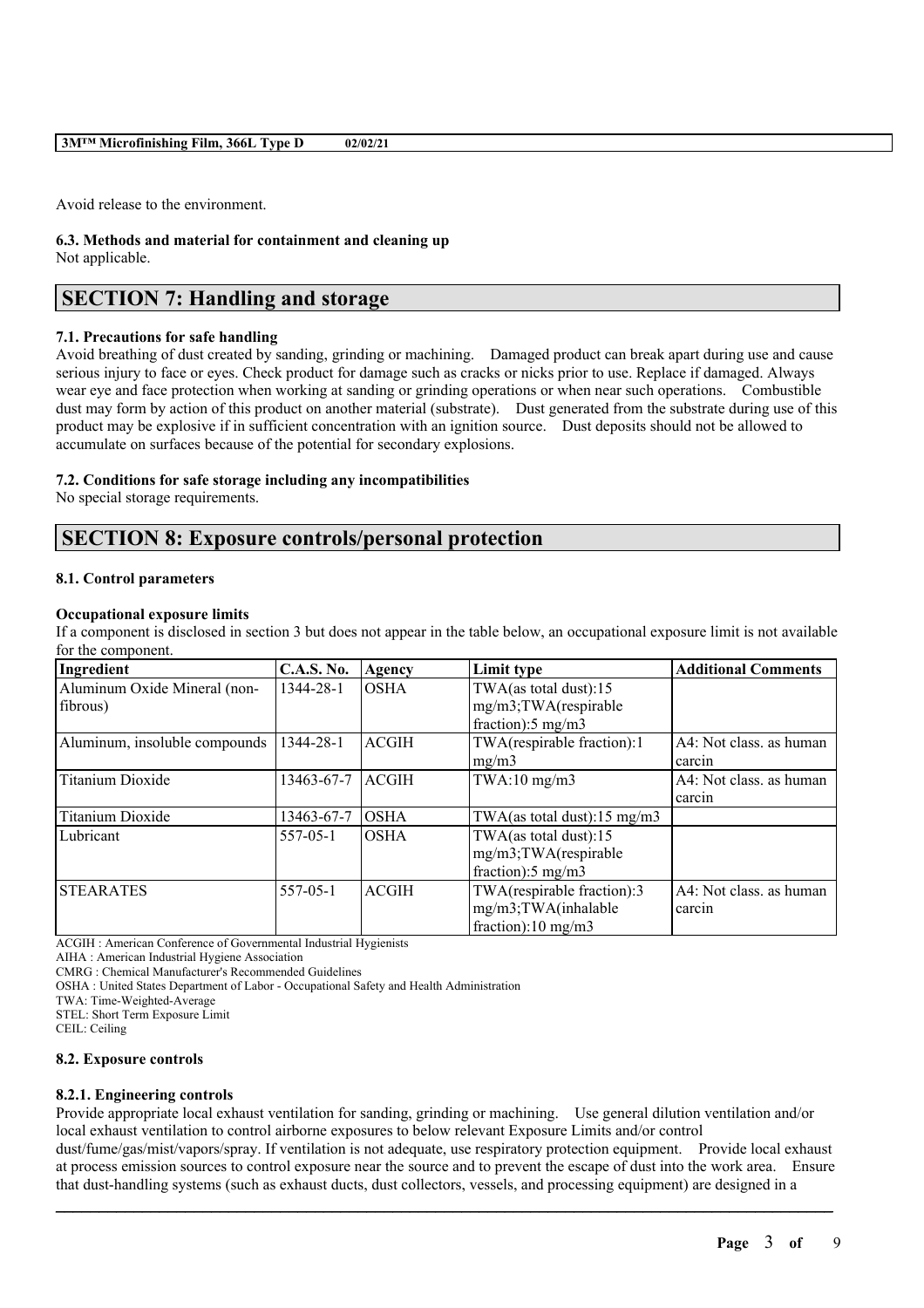manner to prevent the escape of dust into the work area (i.e., there is no leakage from the equipment).

## **8.2.2. Personal protective equipment (PPE)**

### **Eye/face protection**

To minimize the risk of injury to face and eyes, always wear eye and face protection when working at sanding or grinding operations or when near such operations. Select and use eye/face protection to prevent contact based on the results of an exposure assessment. The following eye/face protection(s) are recommended: Safety Glasses with side shields

### **Skin/hand protection**

Wear appropriate gloves to minimize risk of injury to skin from contact with dust or physical abrasion from grinding or sanding.

## **Respiratory protection**

Assess exposure concentrations of all materials involved in the work process. Consider material being abraded when determining the appropriate respiratory protection. Select and use appropriate respirators to prevent inhalation overexposure. An exposure assessment may be needed to decide if a respirator is required. If a respirator is needed, use respirators as part of a full respiratory protection program. Based on the results of the exposure assessment, select from the following respirator type(s) to reduce inhalation exposure:

 $\mathcal{L}_\mathcal{L} = \mathcal{L}_\mathcal{L} = \mathcal{L}_\mathcal{L} = \mathcal{L}_\mathcal{L} = \mathcal{L}_\mathcal{L} = \mathcal{L}_\mathcal{L} = \mathcal{L}_\mathcal{L} = \mathcal{L}_\mathcal{L} = \mathcal{L}_\mathcal{L} = \mathcal{L}_\mathcal{L} = \mathcal{L}_\mathcal{L} = \mathcal{L}_\mathcal{L} = \mathcal{L}_\mathcal{L} = \mathcal{L}_\mathcal{L} = \mathcal{L}_\mathcal{L} = \mathcal{L}_\mathcal{L} = \mathcal{L}_\mathcal{L}$ 

Half facepiece or full facepiece air-purifying respirator suitable for particulates

For questions about suitability for a specific application, consult with your respirator manufacturer.

## **SECTION 9: Physical and chemical properties**

## **9.1. Information on basic physical and chemical properties**

| Appearance                             |                  |
|----------------------------------------|------------------|
| <b>Physical state</b>                  | Solid            |
| Color                                  | <b>Brown</b>     |
| Odor                                   | Slight Polymeric |
| <b>Odor threshold</b>                  | Not Applicable   |
| рH                                     | Not Applicable   |
| <b>Melting point</b>                   | Not Applicable   |
| <b>Boiling Point</b>                   | Not Applicable   |
| <b>Flash Point</b>                     | Not Applicable   |
| <b>Evaporation rate</b>                | Not Applicable   |
| <b>Flammability (solid, gas)</b>       | Not Classified   |
| <b>Flammable Limits(LEL)</b>           | Not Applicable   |
| <b>Flammable Limits(UEL)</b>           | Not Applicable   |
| <b>Vapor Pressure</b>                  | Not Applicable   |
| <b>Vapor Density</b>                   | Not Applicable   |
| <b>Specific Gravity</b>                | Not Applicable   |
| <b>Solubility in Water</b>             | Not Applicable   |
| Solubility- non-water                  | Not Applicable   |
| Partition coefficient: n-octanol/water | Not Applicable   |
| <b>Autoignition temperature</b>        | Not Applicable   |
| <b>Decomposition temperature</b>       | Not Applicable   |
| <b>Viscosity</b>                       | Not Applicable   |

## **SECTION 10: Stability and reactivity**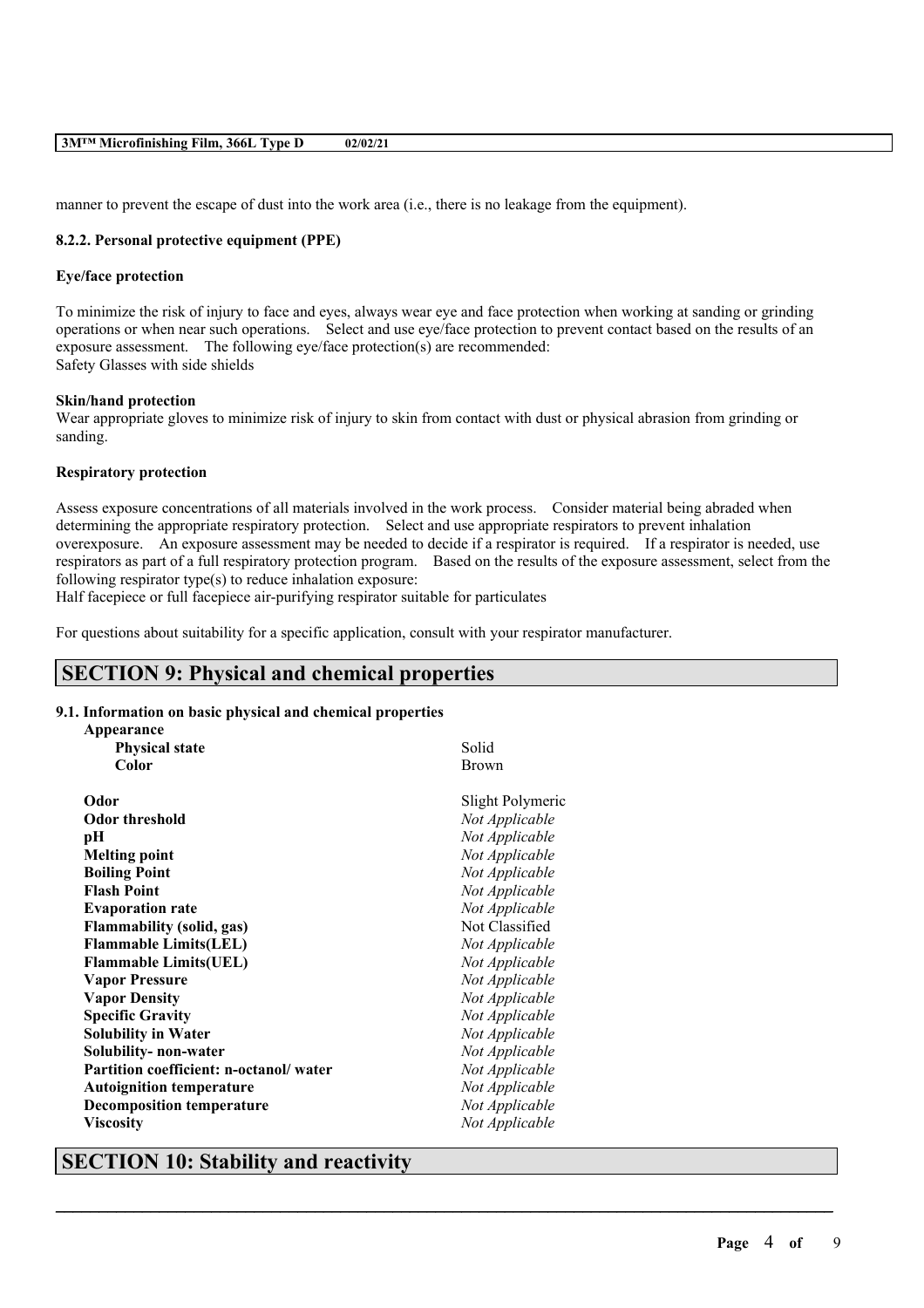### **10.1. Reactivity**

This material is considered to be non reactive under normal use conditions.

## **10.2. Chemical stability**

Stable.

**10.3. Possibility of hazardous reactions** Hazardous polymerization will not occur.

# **10.4. Conditions to avoid**

None known.

**10.5. Incompatible materials** None known.

## **10.6. Hazardous decomposition products**

None known.

**Substance Condition**

Refer to section 5.2 for hazardous decomposition products during combustion.

## **SECTION 11: Toxicological information**

The information below may not be consistent with the material classification in Section 2 if specific ingredient **classifications are mandated by a competent authority. In addition, toxicological data on ingredients may not be** reflected in the material classification and/or the signs and symptoms of exposure, because an ingredient may be present below the threshold for labeling, an ingredient may not be available for exposure, or the data may not be **relevant to the material as a whole.**

**11.1. Information on Toxicological effects**

**Signs and Symptoms of Exposure**

### Based on test data and/or information on the components, this material may produce the following health effects:

### **Inhalation:**

Dust from grinding, sanding or machining may cause irritation of the respiratory system. Signs/symptoms may include cough, sneezing, nasal discharge, headache, hoarseness, and nose and throat pain.

### **Skin Contact:**

Mechanical Skin irritation: Signs/symptoms may include abrasion, redness, pain, and itching.

Allergic Skin Reaction (non-photo induced) in sensitive people: Signs/symptoms may include redness, swelling, blistering, and itching.

### **Eye Contact:**

Mechanical eye irritation: Signs/symptoms may include pain, redness, tearing and corneal abrasion.

Dust created by grinding, sanding, or machining may cause eye irritation. Signs/symptoms may include redness, swelling, pain, tearing, and blurred or hazy vision.

 $\mathcal{L}_\mathcal{L} = \mathcal{L}_\mathcal{L} = \mathcal{L}_\mathcal{L} = \mathcal{L}_\mathcal{L} = \mathcal{L}_\mathcal{L} = \mathcal{L}_\mathcal{L} = \mathcal{L}_\mathcal{L} = \mathcal{L}_\mathcal{L} = \mathcal{L}_\mathcal{L} = \mathcal{L}_\mathcal{L} = \mathcal{L}_\mathcal{L} = \mathcal{L}_\mathcal{L} = \mathcal{L}_\mathcal{L} = \mathcal{L}_\mathcal{L} = \mathcal{L}_\mathcal{L} = \mathcal{L}_\mathcal{L} = \mathcal{L}_\mathcal{L}$ 

## **Ingestion:**

No health effects are expected.

## **Carcinogenicity:**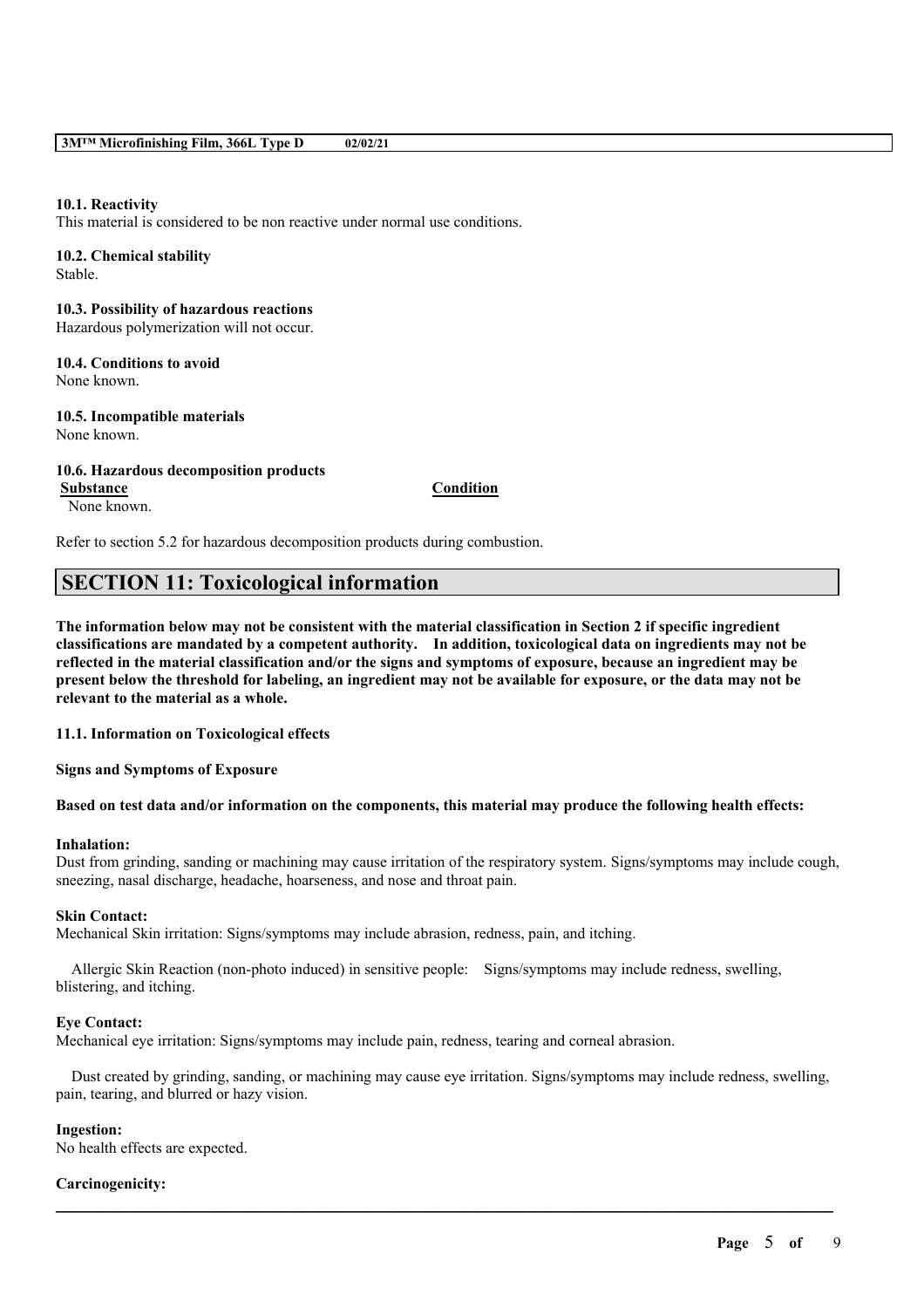| Ingredient                                  | NO.                           | <b>Class</b><br>Description                                     | tegulation.<br>IN.                                      |
|---------------------------------------------|-------------------------------|-----------------------------------------------------------------|---------------------------------------------------------|
| <b>CONTINUES</b><br>-<br>Dioxide<br>itanium | $140 -$<br>n 1 -<br>۰.<br>. י | $\sim$ $\sim$<br>н.<br>sible human carc.<br><b>GTT</b><br>ה יחש | ∠ancer<br>Research on<br>International<br>vgency<br>tor |

## **Additional Information:**

This document covers only the 3M product. For complete assessment, when determining the degree of hazard, the material being abraded must also be considered.

This product contains titanium dioxide. Cancer of the lungs has been observed in rats that inhaled high levels of titanium dioxide. No exposure to inhaled titanium dioxide is expected during the normal handling and use of this product. Titanium dioxide was not detected when air sampling was conducted during simulated use of similar products containing titanium dioxide. Therefore, the health effects associated with titanium dioxide are not expected during the normal use of this product. **Toxicological Data**

If a component is disclosed in section 3 but does not appear in a table below, either no data are available for that endpoint or the data are not sufficient for classification.

**Acute Toxicity**

| Name                                                                                                                                                                                                                                                                 | Route                                 | <b>Species</b> | Value                                             |
|----------------------------------------------------------------------------------------------------------------------------------------------------------------------------------------------------------------------------------------------------------------------|---------------------------------------|----------------|---------------------------------------------------|
| Overall product                                                                                                                                                                                                                                                      | Ingestion                             |                | No data available; calculated $ATE > 5,000$ mg/kg |
| Aluminum Oxide Mineral (non-fibrous)                                                                                                                                                                                                                                 | Dermal                                |                | LD50 estimated to be $> 5,000$ mg/kg              |
| Aluminum Oxide Mineral (non-fibrous)                                                                                                                                                                                                                                 | Inhalation-<br>Dust/Mist<br>(4 hours) | Rat            | $LC50 > 2.3$ mg/l                                 |
| Aluminum Oxide Mineral (non-fibrous)                                                                                                                                                                                                                                 | Ingestion                             | Rat            | $LD50 > 5,000$ mg/kg                              |
| Lubricant                                                                                                                                                                                                                                                            | Dermal                                | Rabbit         | $LD50 > 2,000$ mg/kg                              |
| Lubricant                                                                                                                                                                                                                                                            | Inhalation-<br>Dust/Mist<br>(4 hours) | Rat            | $LC50 > 50$ mg/l                                  |
| Lubricant                                                                                                                                                                                                                                                            | Ingestion                             | Rat            | $LD50 > 5,000$ mg/kg                              |
| Titanium Dioxide                                                                                                                                                                                                                                                     | Dermal                                | Rabbit         | $LD50 > 10,000$ mg/kg                             |
| Titanium Dioxide                                                                                                                                                                                                                                                     | Inhalation-<br>Dust/Mist<br>(4 hours) | Rat            | $LC50 > 6.82$ mg/l                                |
| Titanium Dioxide<br>state of the contract of the contract of the contract of the contract of the contract of the contract of the contract of the contract of the contract of the contract of the contract of the contract of the contract of the c<br>$\overline{1}$ | Ingestion                             | Rat            | $LD50 > 10,000$ mg/kg                             |

 $ATE = acute$  toxicity estimate

#### **Skin Corrosion/Irritation**

| Name                                 | <b>Species</b> | Value                     |
|--------------------------------------|----------------|---------------------------|
|                                      |                |                           |
| Aluminum Oxide Mineral (non-fibrous) | Rabbit         | No significant irritation |
| Lubricant                            | Rabbit         | No significant irritation |
| Titanium Dioxide                     | Rabbit         | No significant irritation |

#### **Serious Eye Damage/Irritation**

| Name                                 | <b>Species</b> | Value                     |
|--------------------------------------|----------------|---------------------------|
| Aluminum Oxide Mineral (non-fibrous) | Rabbit         | No significant irritation |
| Lubricant                            | Rabbit         | No significant irritation |
| Titanium Dioxide                     | Rabbit         | No significant irritation |

#### **Skin Sensitization**

| Name             | <b>Species</b> | Value          |
|------------------|----------------|----------------|
| Titanium Dioxide | Human          | Not classified |
|                  | and            |                |
|                  | anımal         |                |

 $\mathcal{L}_\mathcal{L} = \mathcal{L}_\mathcal{L} = \mathcal{L}_\mathcal{L} = \mathcal{L}_\mathcal{L} = \mathcal{L}_\mathcal{L} = \mathcal{L}_\mathcal{L} = \mathcal{L}_\mathcal{L} = \mathcal{L}_\mathcal{L} = \mathcal{L}_\mathcal{L} = \mathcal{L}_\mathcal{L} = \mathcal{L}_\mathcal{L} = \mathcal{L}_\mathcal{L} = \mathcal{L}_\mathcal{L} = \mathcal{L}_\mathcal{L} = \mathcal{L}_\mathcal{L} = \mathcal{L}_\mathcal{L} = \mathcal{L}_\mathcal{L}$ 

## **Respiratory Sensitization**

For the component/components, either no data are currently available or the data are not sufficient for classification.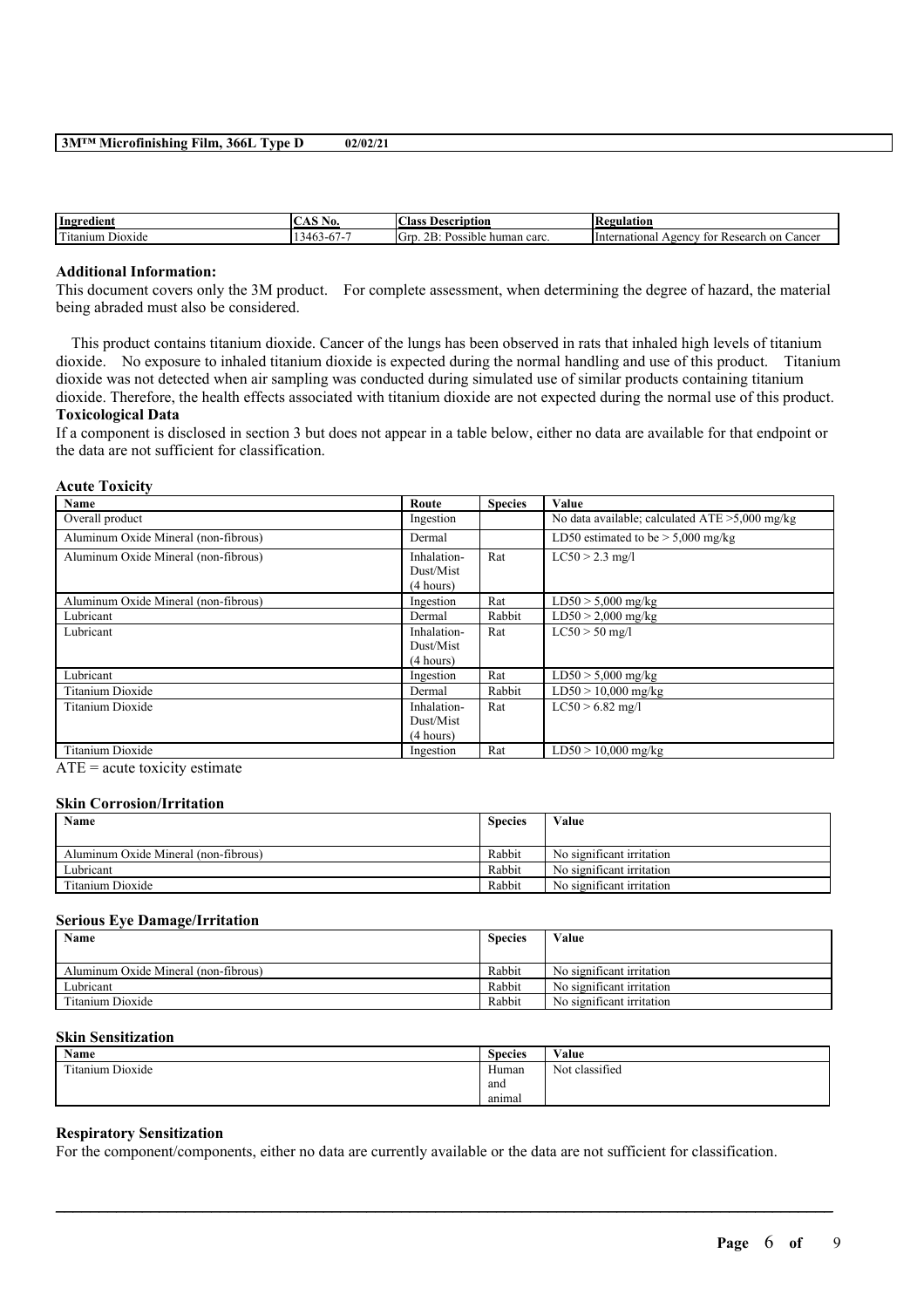### **Germ Cell Mutagenicity**

| Name                                 | Route    | Value         |
|--------------------------------------|----------|---------------|
|                                      |          |               |
| Aluminum Oxide Mineral (non-fibrous) | In Vitro | Not mutagenic |
| Titanium Dioxide                     | In Vitro | Not mutagenic |
| Titanium Dioxide                     | In vivo  | Not mutagenic |

### **Carcinogenicity**

| Name                                 | Route      | <b>Species</b> | Value            |
|--------------------------------------|------------|----------------|------------------|
| Aluminum Oxide Mineral (non-fibrous) | Inhalation | Rat            | Not carcinogenic |
| Titanium Dioxide                     | Ingestion  | Multiple       | Not carcinogenic |
|                                      |            | animal         |                  |
|                                      |            | species        |                  |
| Titanium Dioxide                     | Inhalation | Rat            | Carcinogenic     |

### **Reproductive Toxicity**

## **Reproductive and/or Developmental Effects**

For the component/components, either no data are currently available or the data are not sufficient for classification.

## **Target Organ(s)**

## **Specific Target Organ Toxicity - single exposure**

For the component/components, either no data are currently available or the data are not sufficient for classification.

| $\sim$<br>$\overline{\phantom{a}}$      |            |                    |                                                                                    |                |                               |                             |
|-----------------------------------------|------------|--------------------|------------------------------------------------------------------------------------|----------------|-------------------------------|-----------------------------|
| Name                                    | Route      | Target Organ(s)    | Value                                                                              | <b>Species</b> | <b>Test Result</b>            | Exposure<br><b>Duration</b> |
| Aluminum Oxide Mineral<br>(non-fibrous) | Inhalation | pneumoconiosis     | Some positive data exist, but the<br>data are not sufficient for<br>classification | Human          | <b>NOAEL Not</b><br>available | occupational<br>exposure    |
| Aluminum Oxide Mineral<br>(non-fibrous) | Inhalation | pulmonary fibrosis | Not classified                                                                     | Human          | <b>NOAEL Not</b><br>available | occupational<br>exposure    |
| Titanium Dioxide                        | Inhalation | respiratory system | Some positive data exist, but the<br>data are not sufficient for<br>classification | Rat            | LOAEL 0.01<br>mg/l            | 2 years                     |
| Titanium Dioxide                        | Inhalation | pulmonary fibrosis | Not classified                                                                     | Human          | <b>NOAEL Not</b><br>available | occupational<br>exposure    |

## **Specific Target Organ Toxicity - repeated exposure**

### **Aspiration Hazard**

For the component/components, either no data are currently available or the data are not sufficient for classification.

Please contact the address or phone number listed on the first page of the SDS for additional toxicological information **on this material and/or its components.**

## **SECTION 12: Ecological information**

## **Ecotoxicological information**

Please contact the address or phone number listed on the first page of the SDS for additional ecotoxicological information on this material and/or its components.

## **Chemical fate information**

Please contact the address or phone number listed on the first page of the SDS for additional chemical fate information on this material and/or its components.

 $\mathcal{L}_\mathcal{L} = \mathcal{L}_\mathcal{L} = \mathcal{L}_\mathcal{L} = \mathcal{L}_\mathcal{L} = \mathcal{L}_\mathcal{L} = \mathcal{L}_\mathcal{L} = \mathcal{L}_\mathcal{L} = \mathcal{L}_\mathcal{L} = \mathcal{L}_\mathcal{L} = \mathcal{L}_\mathcal{L} = \mathcal{L}_\mathcal{L} = \mathcal{L}_\mathcal{L} = \mathcal{L}_\mathcal{L} = \mathcal{L}_\mathcal{L} = \mathcal{L}_\mathcal{L} = \mathcal{L}_\mathcal{L} = \mathcal{L}_\mathcal{L}$ 

## **SECTION 13: Disposal considerations**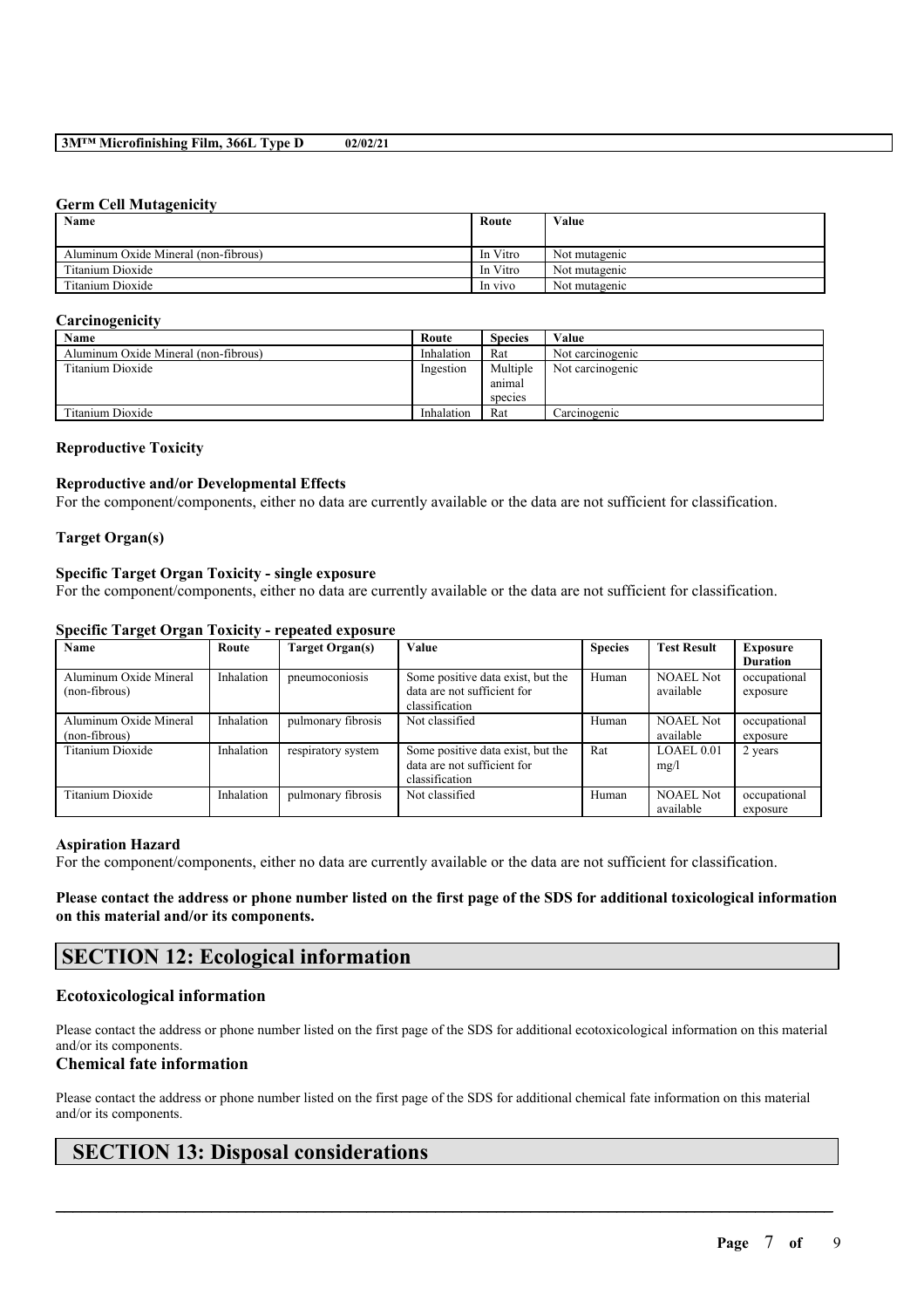| 3M™ Microfinishing Film, 366L Type D |  | 02/02/21 |
|--------------------------------------|--|----------|
|--------------------------------------|--|----------|

### **13.1. Disposal methods**

Dispose of contents/ container in accordance with the local/regional/national/international regulations.

The substrate that was abraded must be considered as a factor in the disposal method for this product. Incinerate in a permitted waste incineration facility. As a disposal alternative, utilize an acceptable permitted waste disposal facility.

### **EPA Hazardous Waste Number (RCRA):** Not regulated

## **SECTION 14: Transport Information**

Not regulated per U.S. DOT, IATA or IMO.

These transportation classifications are provided as a customer service. As the shipper YOU remain responsible for complying with all applicable laws and regulations, including proper transportation classification and packaging. 3M transportation classifications are based on product formulation, packaging, 3M policies and 3M understanding of applicable current regulations. 3M does not guarantee the accuracy of this classification information. This information applies only to transportation classification and not the packaging, labeling, or marking requirements. The original 3M package is certified for U.S. ground shipment only. If you are shipping by air or ocean, the package may not meet applicable regulatory requirements.

## **SECTION 15: Regulatory information**

## **15.1. US Federal Regulations**

Contact 3M for more information.

### **EPCRA 311/312 Hazard Classifications:**

**Physical Hazards**

Not applicable

**Health Hazards**

Not applicable

## **15.2. State Regulations**

Contact 3M for more information.

## **15.3. Chemical Inventories**

This product is an article as defined by TSCA regulations, and is exempt from TSCA Inventory listing requirements.

Contact 3M for more information.

## **15.4. International Regulations**

Contact 3M for more information.

**This SDS has been prepared to meet the U.S. OSHA Hazard Communication Standard, 29 CFR 1910.1200.**

## **SECTION 16: Other information**

### **NFPA Hazard Classification**

**Health:** 0 **Flammability:** 1 **Instability:** 0 **Special Hazards:** None

National Fire Protection Association (NFPA) hazard ratings are designed for use by emergency response personnel to address the hazards that are presented by short-term, acute exposure to a material under conditions of fire, spill, or similar

 $\mathcal{L}_\mathcal{L} = \mathcal{L}_\mathcal{L} = \mathcal{L}_\mathcal{L} = \mathcal{L}_\mathcal{L} = \mathcal{L}_\mathcal{L} = \mathcal{L}_\mathcal{L} = \mathcal{L}_\mathcal{L} = \mathcal{L}_\mathcal{L} = \mathcal{L}_\mathcal{L} = \mathcal{L}_\mathcal{L} = \mathcal{L}_\mathcal{L} = \mathcal{L}_\mathcal{L} = \mathcal{L}_\mathcal{L} = \mathcal{L}_\mathcal{L} = \mathcal{L}_\mathcal{L} = \mathcal{L}_\mathcal{L} = \mathcal{L}_\mathcal{L}$